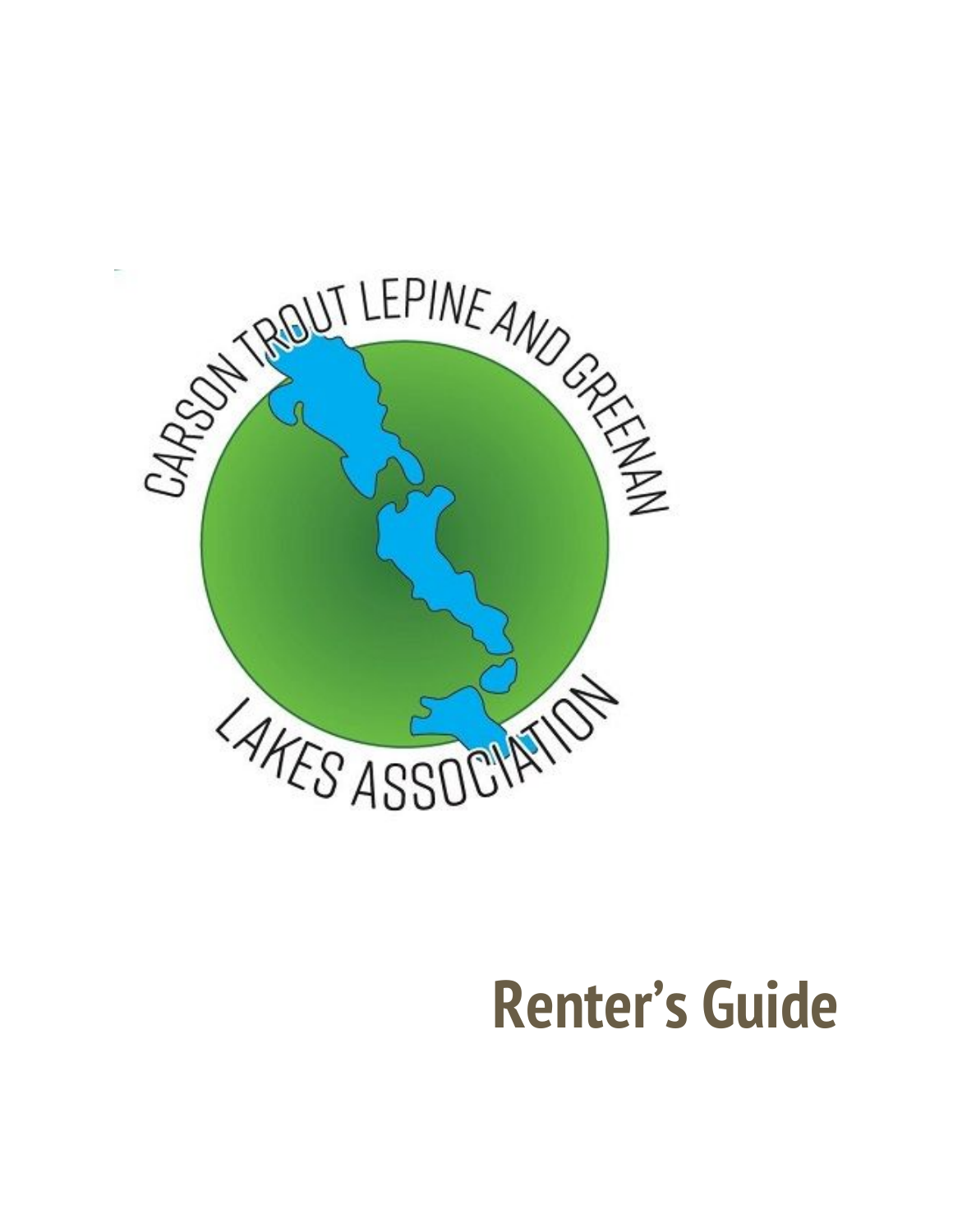**Carson Trout Lepine & Greenan Lakes Association Renter's Guide**

\_\_\_\_\_\_\_\_\_\_\_\_\_\_\_\_\_\_\_\_\_\_\_\_\_\_\_\_\_\_\_\_\_\_\_

## **About this Property**

Address:

Phone:

**Landlord Contact Information**

| Name:   |  |
|---------|--|
| Phone:  |  |
| E-mail: |  |

## **About our Lakes**

Welcome! Our lakes are situated in the geological province of Grenville in the Canadian Shield. We are located west of Barry's Bay where highway 60 bisects Carson and Trout Lakes. Water exits Carson into Trout then water flows into Lepine and through the culvert on Matcheski Rd into Greenan Lake. The water continues flowing east from there through Carson Creek into the Madawaska River / Lake Kamaniskeg. Our lakes are situated east of Algonquin Park and halfway between Pembroke and Bancroft and 2 hours west of Ottawa.

We are part of the Madawaska River watershed which begins in Source Lake, in Algonquin Park where water flows east towards the Ottawa River at Arnprior. Our lakes are deep and cold supporting Trout fishing. The deepest spot of Trout lake is approximately 150 ft.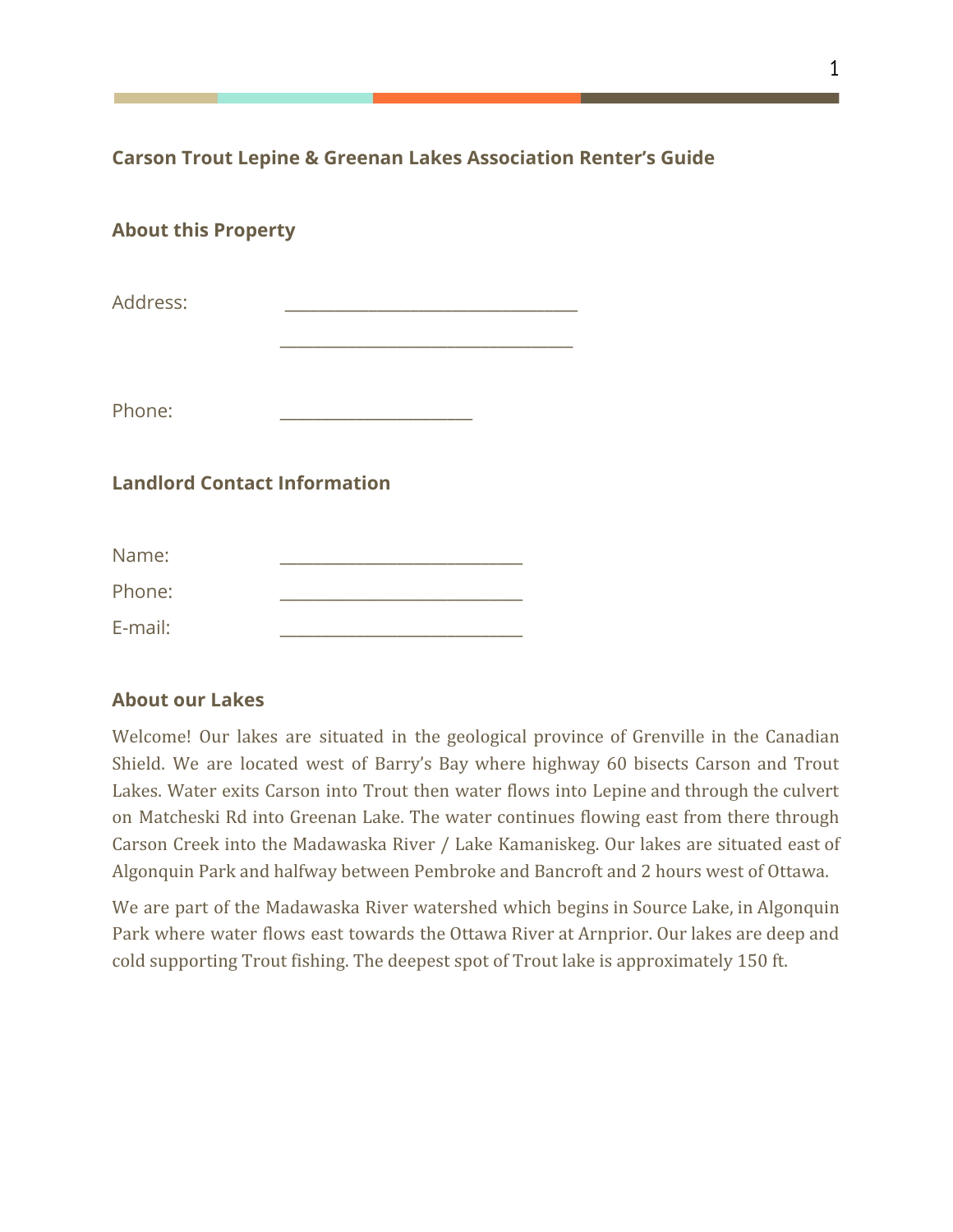## **Local Bylaws and Regulations**

**Fire bans & Campfires:** Please observe our fire status signs. If in doubt please check the Madawaska Valley's Municipal Website. Fire is a major concern to our wooded area. If there is a full fire ban that means **NO campfires or fireworks.**

Outside fires must be made and kept contained in the fire-pit container provided. Be sure to properly extinguish when finished.

**Use of Fireworks** is permitted daily from Dusk to 11 pm provided there is no fire ban.

**Garbage, Recyclables, Organics** . Please take your garbage and recycling to the Bark Lake Landfill, 12 km West of Barry's Bay. Garbage must be in **clear bags** and the cost to dispose is \$1 per bag.

Please sort recyclables into separate material categories as follows:

1) containers/plastics (NO Styrofoam food trays- they are garbage) in one bin

2) all paper/boxboard into another bin

3) corrugated into another bin

4) Organics must be kept separate from general waste and recyclables

| <b>Monday</b>         | 7:30 am to 1:00 pm                   |  |
|-----------------------|--------------------------------------|--|
| <b>Holiday Monday</b> | 7:30 am to 4:30 pm                   |  |
| <b>Tuesday</b>        | 7:30 am 12:00 pm                     |  |
| Wednesday             | <b>CLOSED</b>                        |  |
| <b>Thursday</b>       | $12:00 \text{ pm} - 4:30 \text{ pm}$ |  |
| <b>Friday</b>         | <b>CLOSED</b>                        |  |
| <b>Saturday</b>       | 7:30 am to 4:30 pm.                  |  |
| <b>Sunday</b>         | $3:00 \text{ pm}$ to 6:00 pm         |  |

**Bark Lake Landfill Hours are:**

**NOTE: The Bark Lake Waste Site is closed on Sunday's from October 1st – April 30th**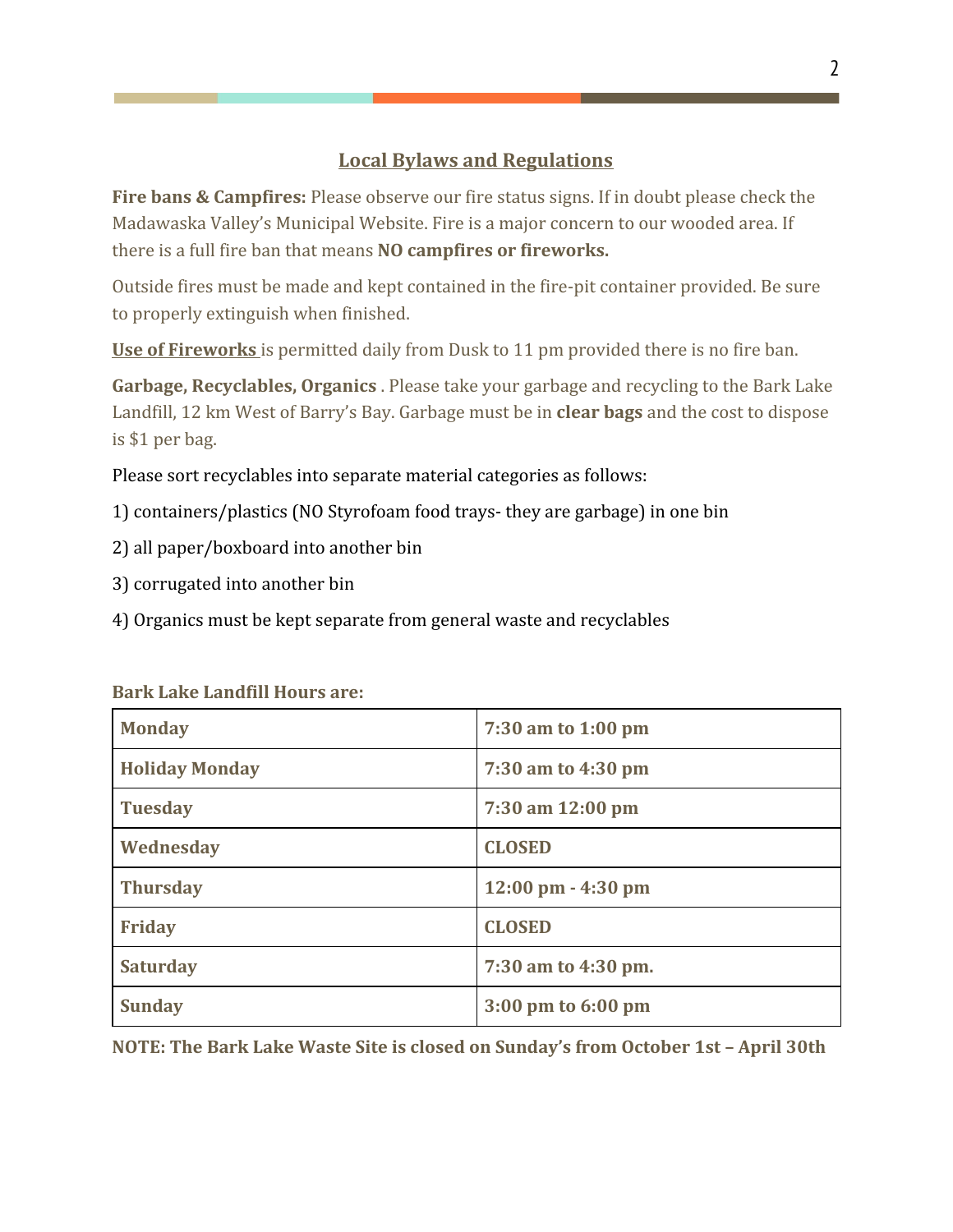**Noise Etiquette**- please avoid excessive noise at all times. Noise carries across water and becomes disturbing to others. You are up at the lake house / cottage to be enjoying friends, family and a good time, however while outside enjoying the many activities please be respectful and mindful of the other cottagers/residents in the area.

## *\*\*Please be advised that should noise complaints be received from the neighbors, you may forfeit your security deposit.\*\**

**Wildlife**- Please do not feed wildlife. Feeding waterfowl is especially harmful to their digestive system. Their excrement left near shore in shallower water will increase e-coli levels making it not safe to swim. Leaving food or garbage on the deck can attract bears and cause damage to property.

## **Environment and Septic**

Our lakes are a fragile ecosystem which requires care and common sense to preserve. Here are a few tips for you to follow.

DO NOT use soap or shampoo in the lake.

DO NOT pour toxic liquids down the drain including paints solvents oil, bleach and grease.

DO NOT flush sanitary napkins, diapers, paper towels, dental floss, kleenex, condoms or cigarette butts down the toilet. These items will negatively impact the septic system.

AVOID contributing to night time light pollution. It affects nocturnal wildlife. Please let everyone enjoy the night sky.

## **Boating and Personal Watercraft Safety**

- All operators of motor boats must be licensed for recreational use in Canadian waters. Our lakes are deep and shallow along the shorelines with huge boulders in spots lying just beneath the surface of the water. Make sure that life jackets are worn for your safety.
- Waves created too close to the shoreline can be destructive in nature such as accelerate shoreline erosion and drown nesting shoreline birds such as our loons.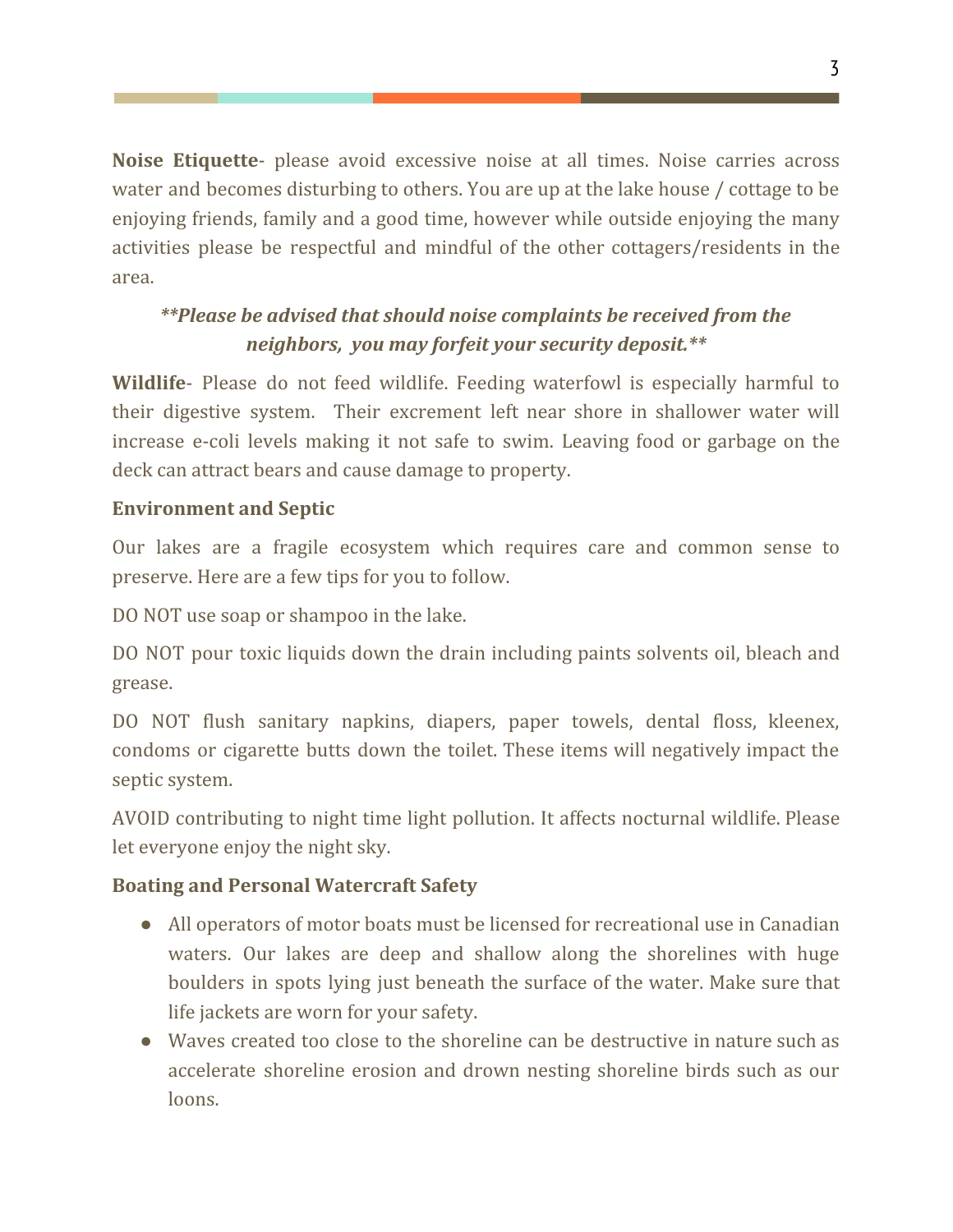#### **Boating and Personal Watercraft Safety cont'd**

- **Speed must be less than 10 km/hr within 30 meters of your shoreline. It is the law. (Transport Canada)** This to protect our fragile shorelines, swimmers and personal property.
- Please be respectful of shorelines and drive straight out from the property and return in the same direct path and not along the neighbors frontages.
- Please also be respectful of your speed (slow departure and approach) when leaving or reentering the waterfront area.
- Please keep to the middle of our lakes where water is deeper for seadoos, tubing and wakeboarding.
- Power Washing your boat and motor prior to your visit prevents aquatic invasive species from entering our lakes.

## **USEFUL CONTACTS**

## **MADAWASKA VALLEY TOWNSHIP** 613-756-2747 OR madawaskavalley.ca (garbage, fire bans)

**ONTARIO PROVINCIAL POLICE KILLALOE DETACHMENT**- 24 HR SERVICE 1-888-310-1122 (nonemergency)

#### **EMERGENCIES**- CALL 911

**HOSPITAL**- St. Francis Memorial Hospital (off of Siberia Road) 613 756-3044

#### **BARRY'S BAY DENTAL -** 14 Martin St 613 756-2748

**LIBRARY**- 613 756-2000

#### **LOCAL MEDIA**

Bancroft This Week

The Eganville Leader

The Madawaska Valley Current online [www.madvalleycurrent.com](http://www.madvalleycurrent.com/)

The Valley Gazette

CBC Radio One 92.5 FM

Moose FM Barry's Bay 106.5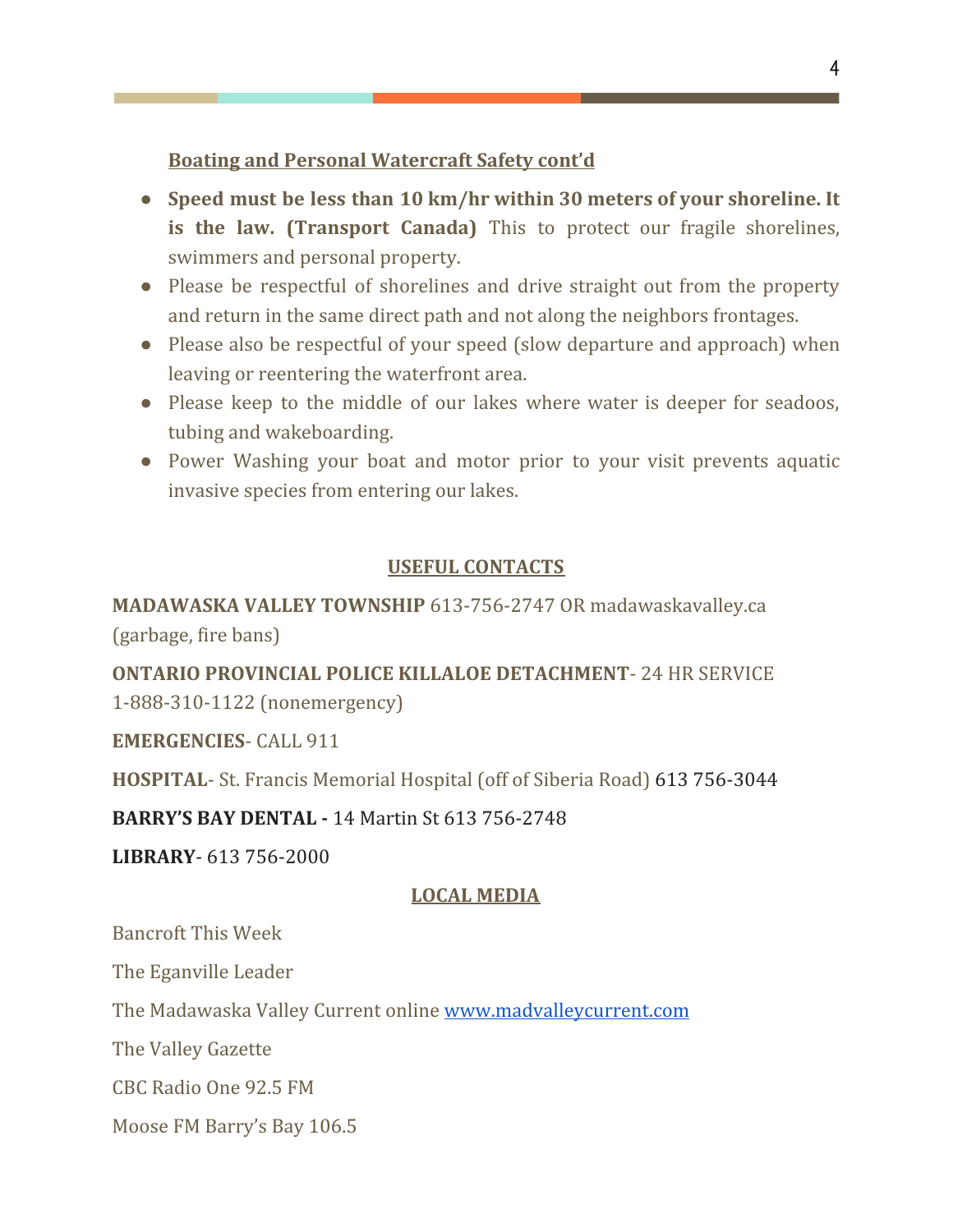#### **OUR LAKE ASSOCIATION**

Carson Trout Lepine and Greenan Lakes Association (CTLG) <https://ctlglakes.com/>\ (website)

Please like and share our Facebook Page <https://www.facebook.com/ctlglakes>

## **GROCERIES**

- 1. Metro 28 Bay St
- 2. Yuill's Valumart 19625 ON-60 (west of Dunn St.)
- 3. Farmer's Market every Friday during the summer \*Taste of the Valley\*

#### **NEARBY DINING**

| Ashgrove Inn                      | <b>Balmoral Hotel</b>                 | Bent Anchor*     |
|-----------------------------------|---------------------------------------|------------------|
| Charlie D's                       | Dairy Bar & Restr.                    | Dairy Freeze     |
| Hannah's Diner                    | Heartwood Restaurant*                 | Madawaska Coffee |
| Pizza Pizza (Yuill's<br>Valumart) | Polka Spudz                           | Tim Hortons      |
| Vito's Pizzeria                   | Spectacle Lake Lakeside<br>Smokehouse | Subway           |

Wilno Tavern (Wilno)

\* Located in Combermere

If you are lucky check out our Opeongo Seniors Annual Fish Fry or the Royal Canadian Legion's Pancake Breakfast & Valley Parish Suppers!